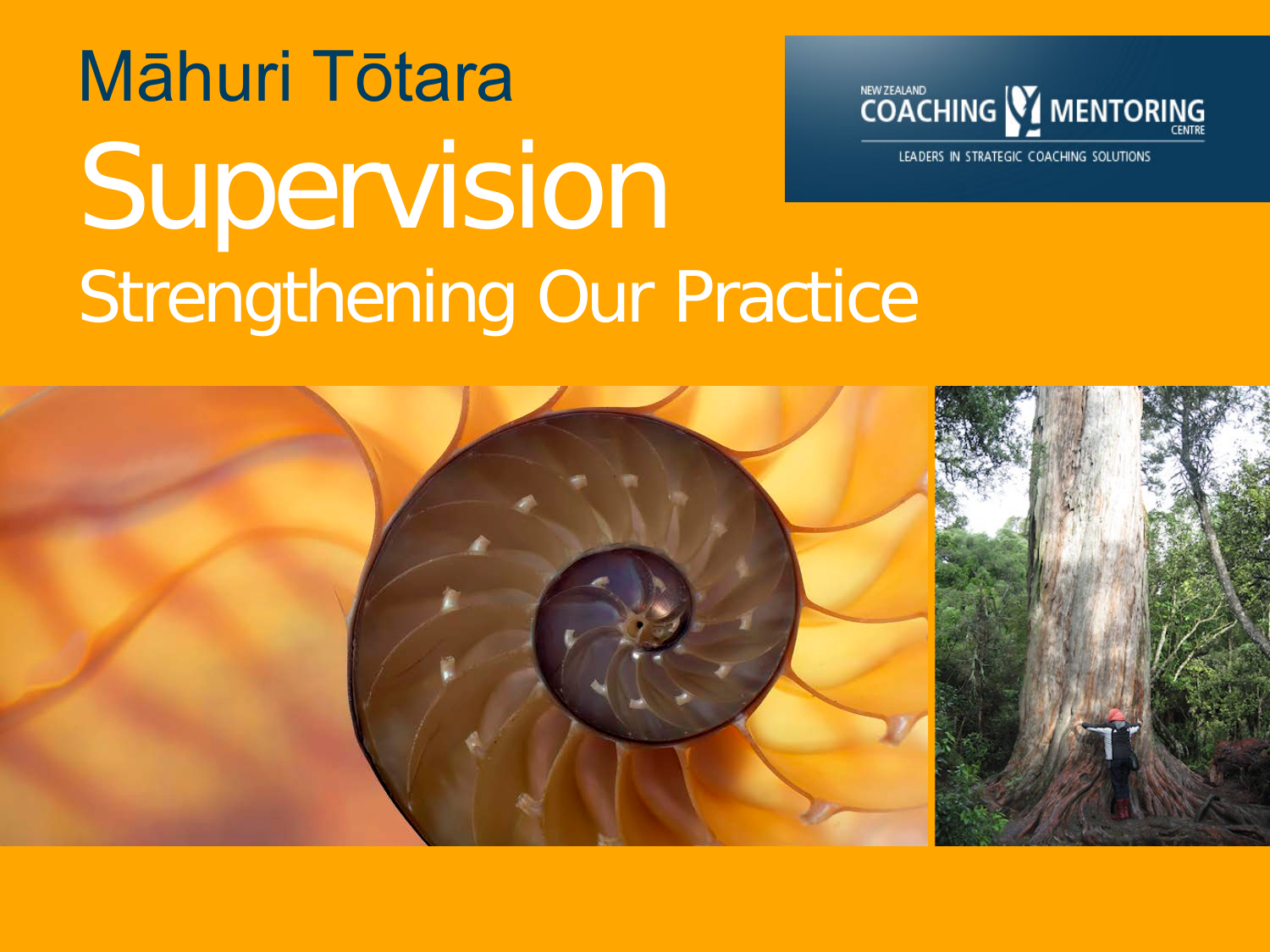



- Supervision what is it?
- Benefits of supervision
- What can go wrong?
- Supervision in Action strengths based supervision

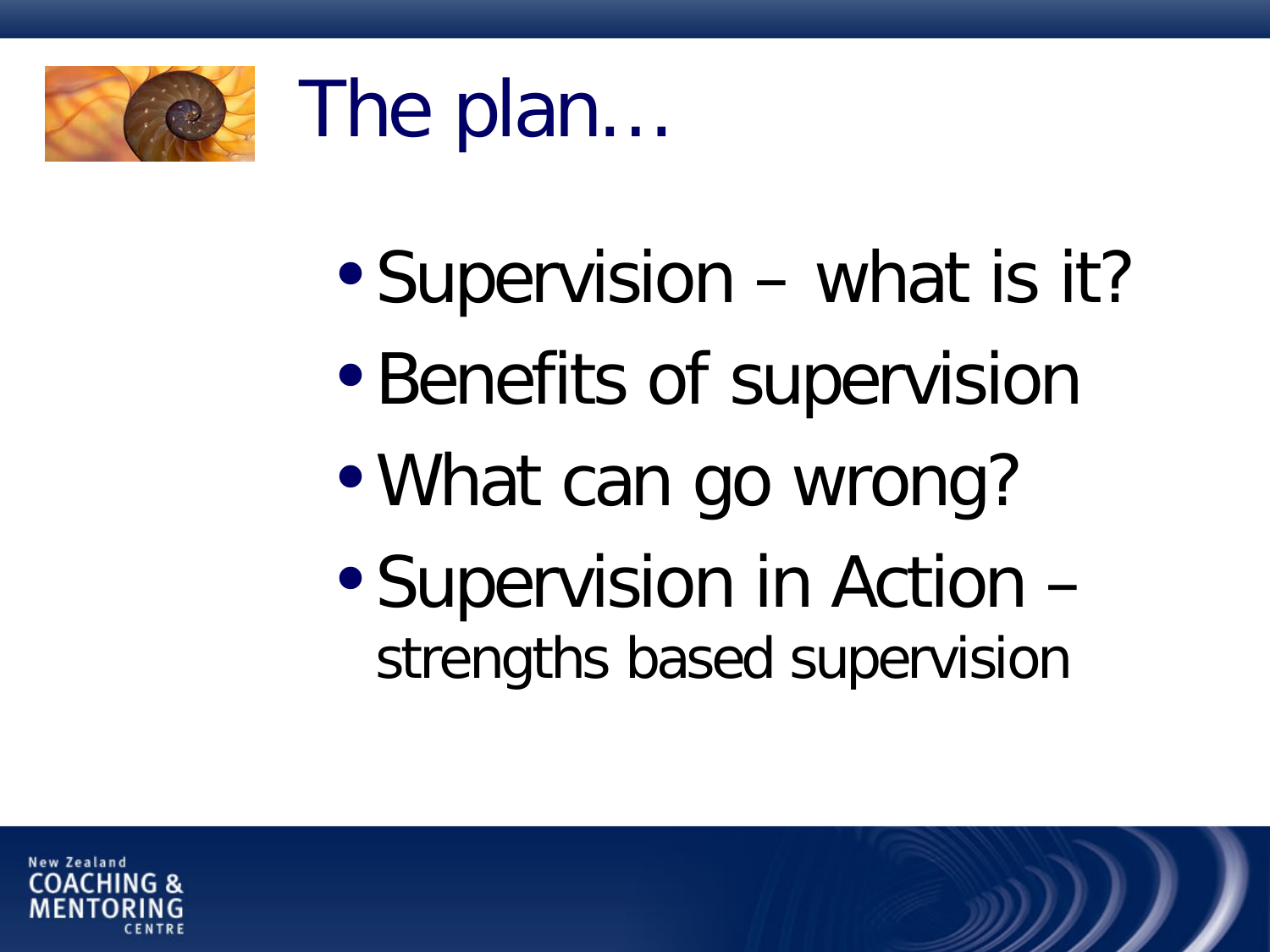

"Life is too short to make all your own mistakes yourself."

*Winston Churchill*

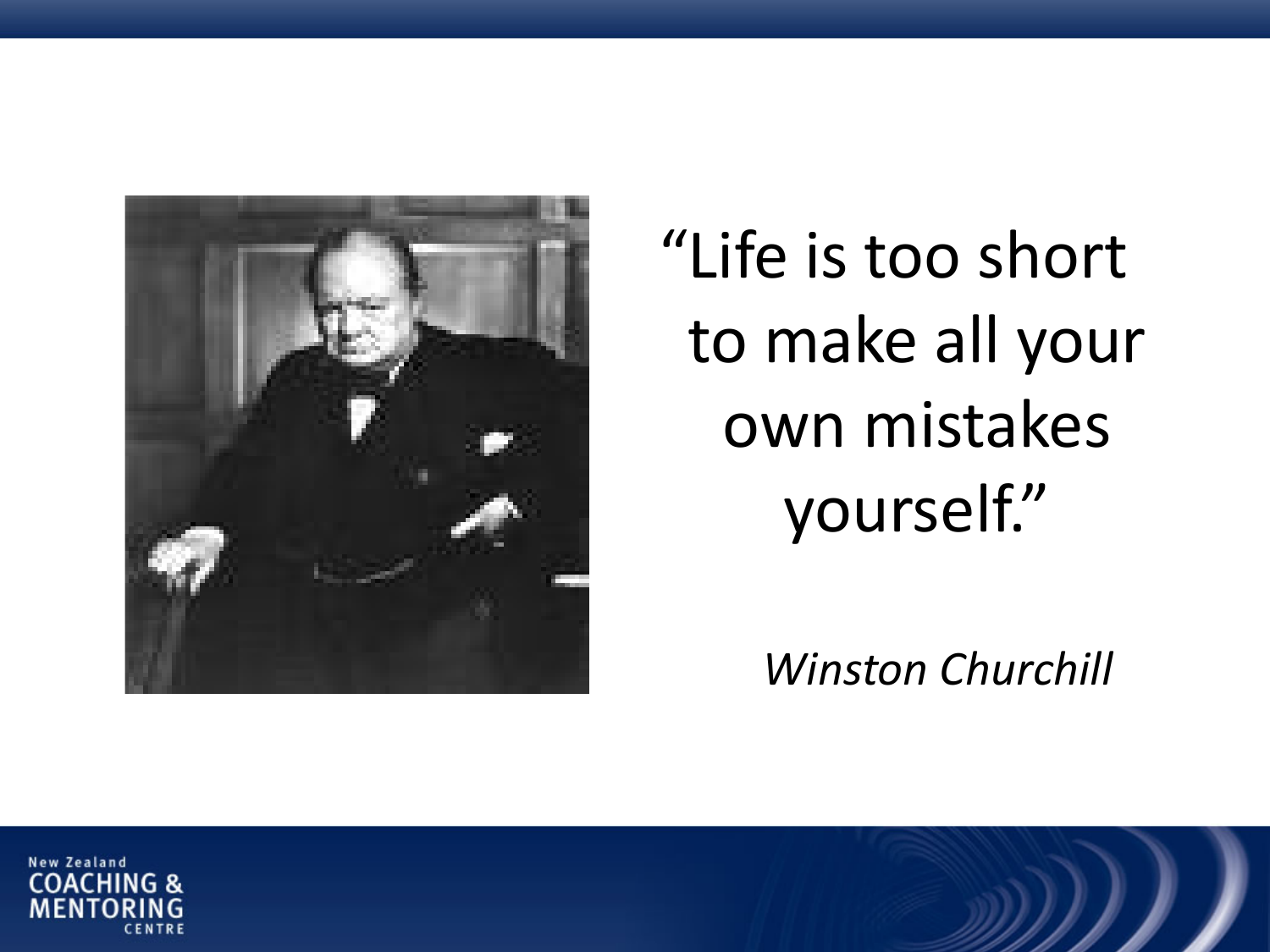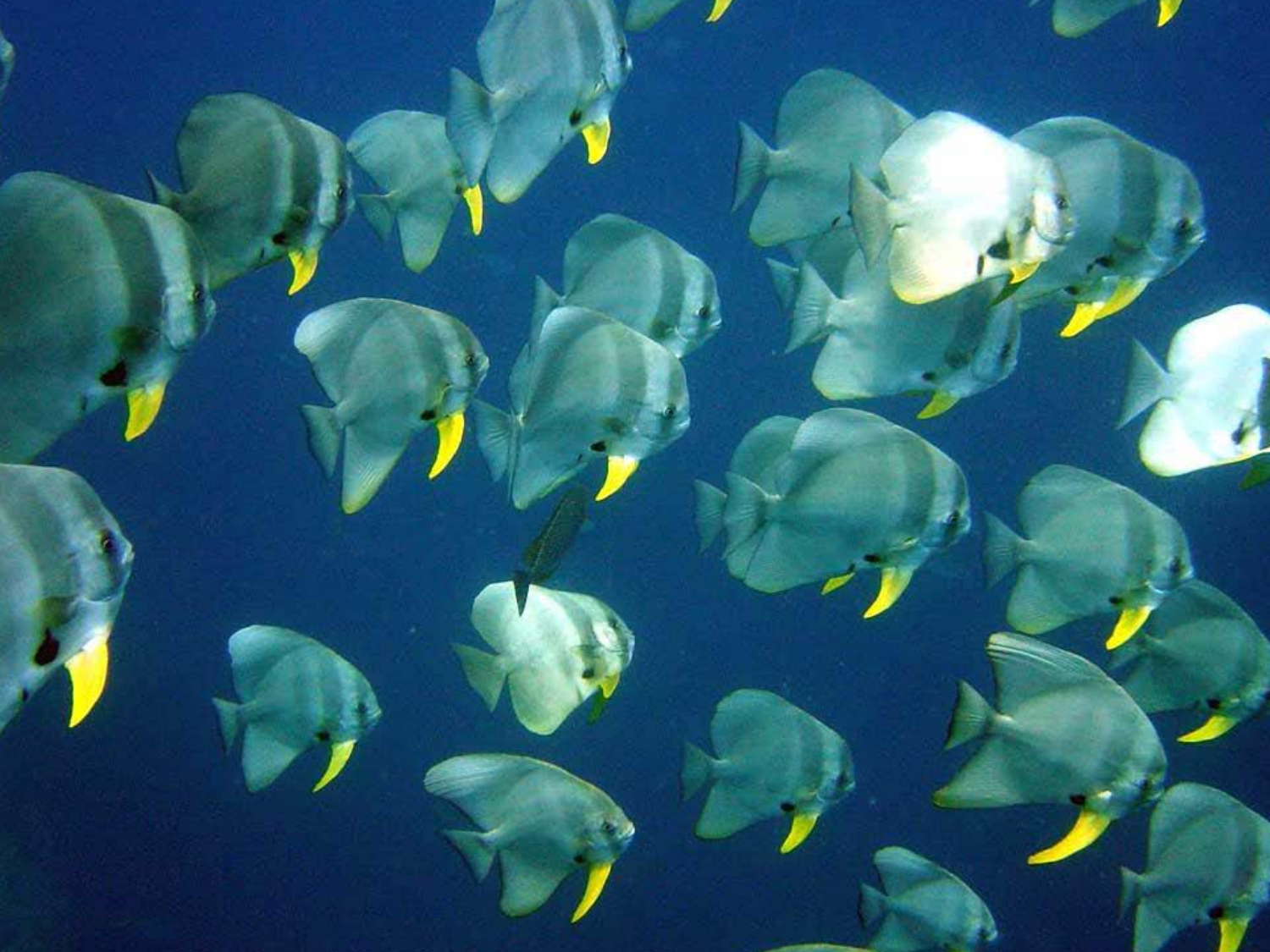

### Supervision



- An exchange between practising professionals to enable the development of professional skills and competence *Butterworth*
- A formal process of professional support and learning that involves reflecting on practice in order to learn from experience. **Kohner**

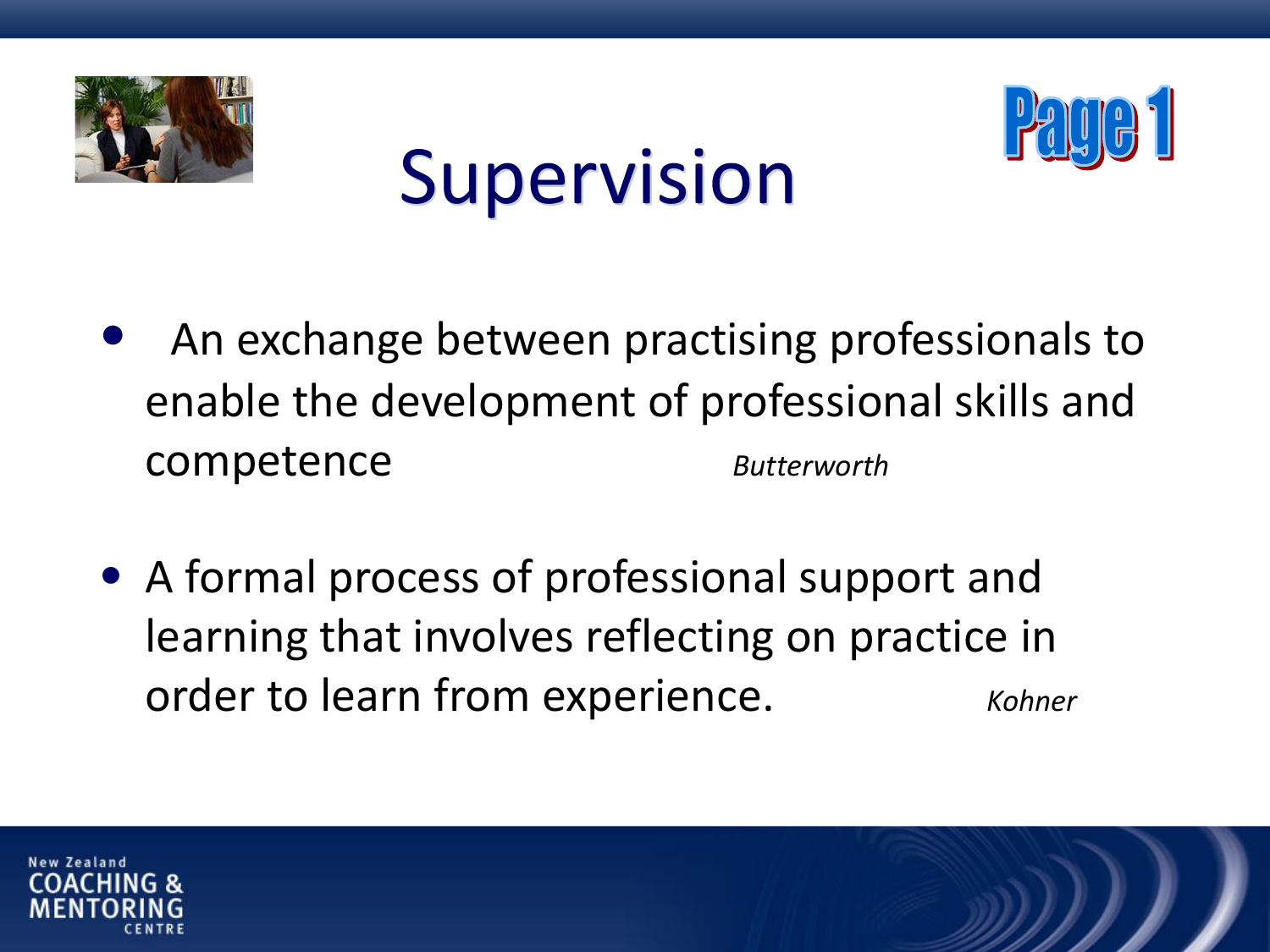## SUPER+VISION

- •Guided reflection rather than correction
- Helping people look at what they are doing in the light of their intentions

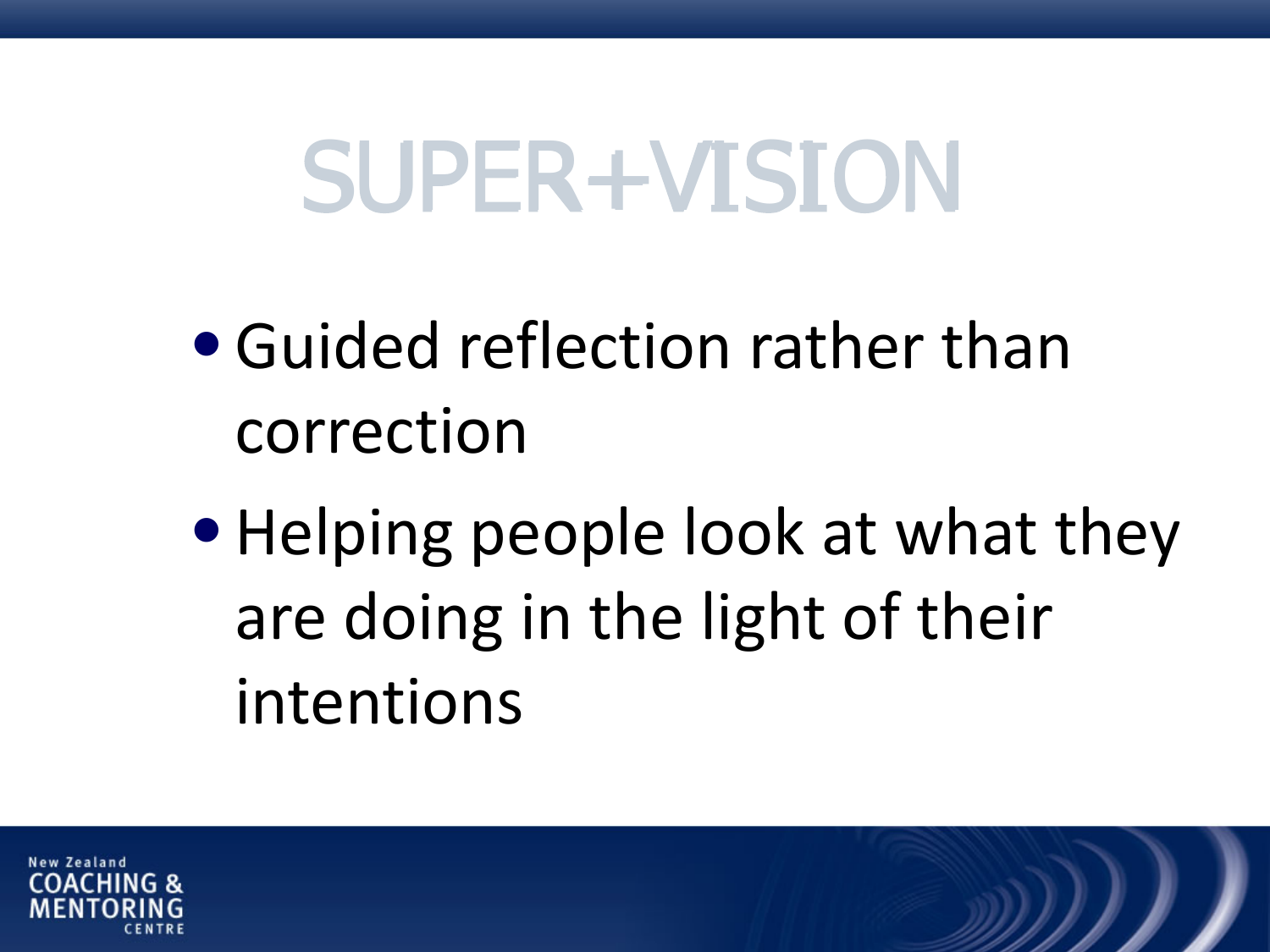

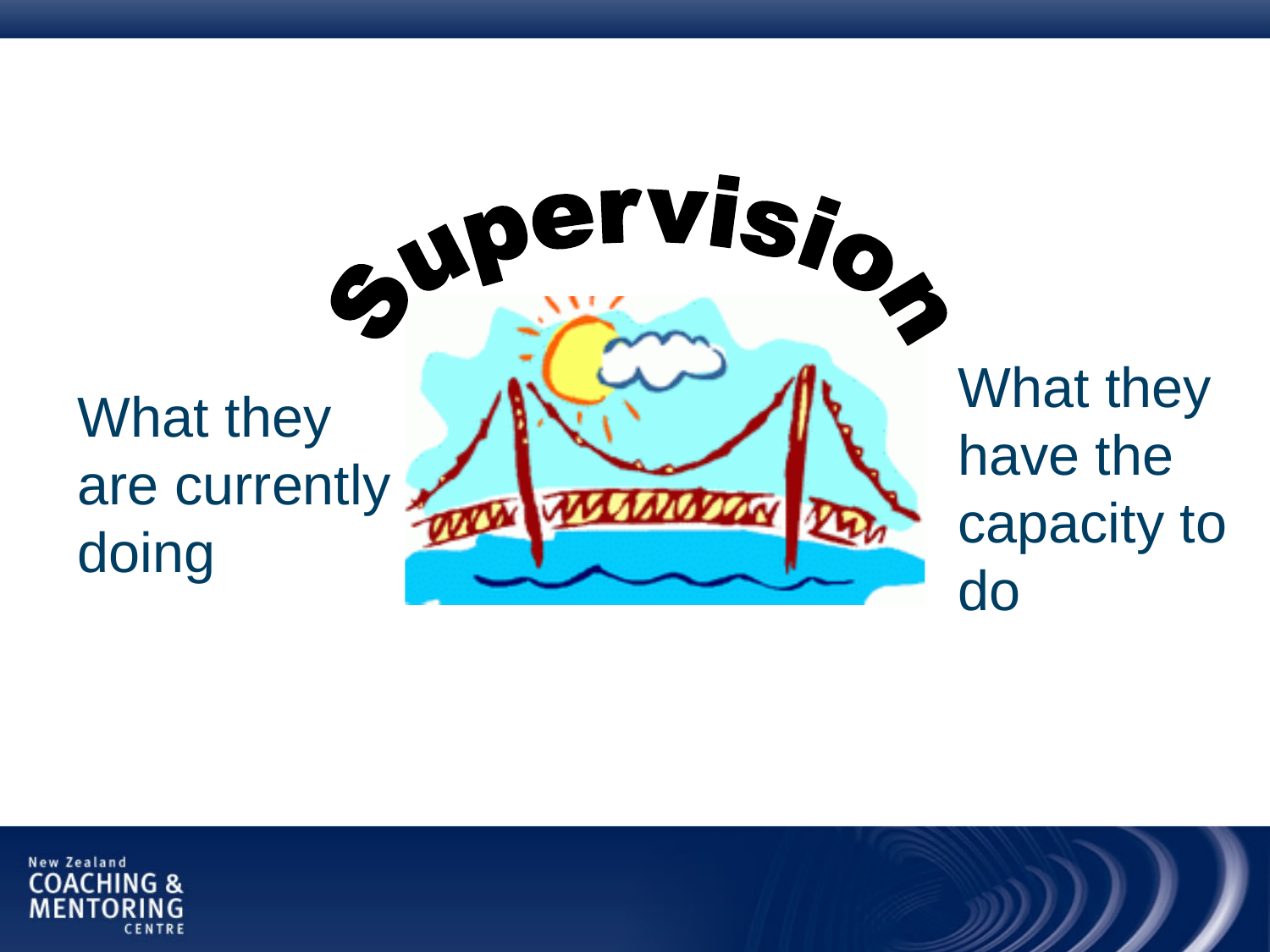

Supervision

## Regular, protected time for indepth reflection on professional practice.

*Bond & Holland Clinical Supervision Skills for Nurses*

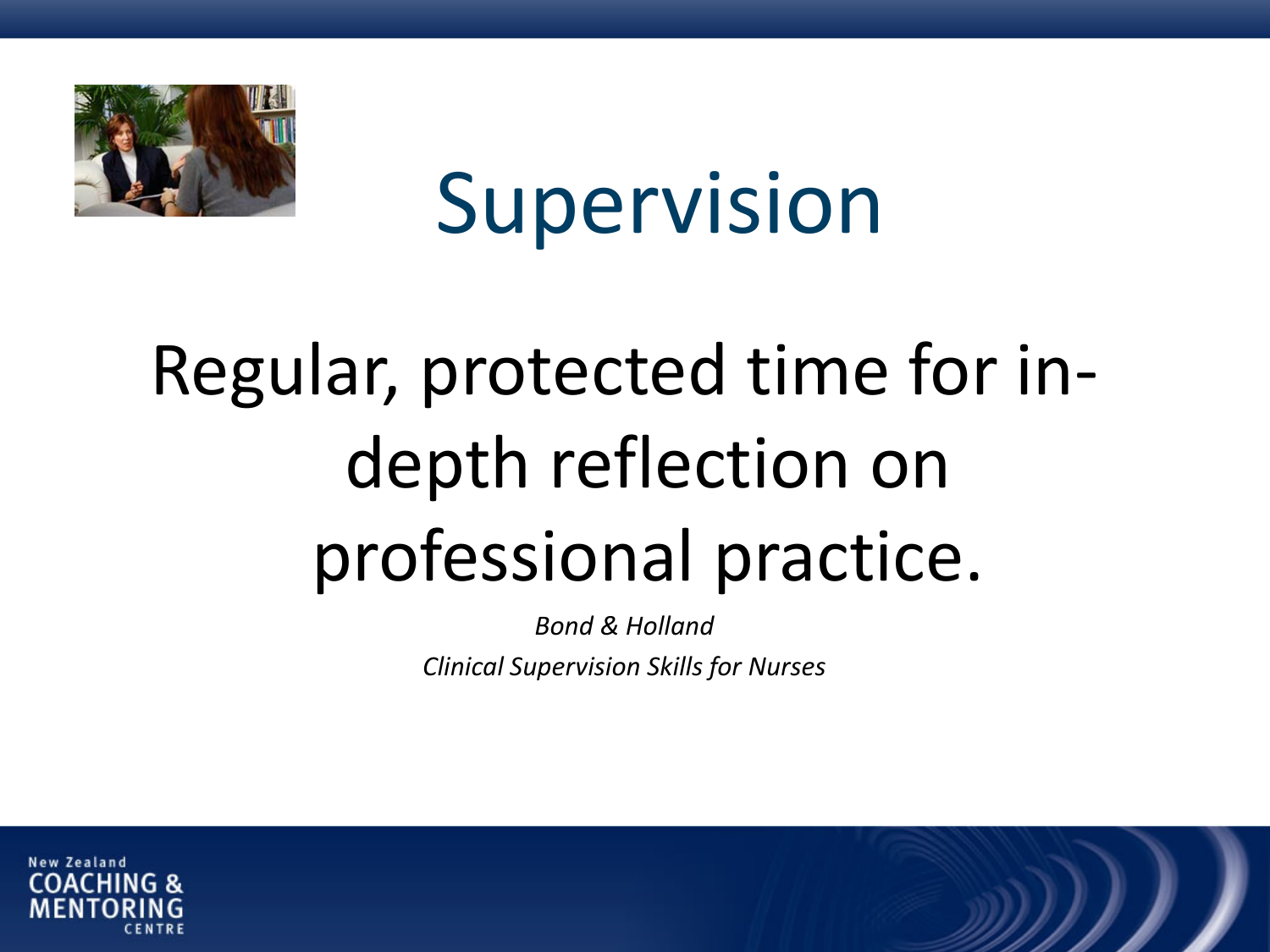

#### An opportunity for people to reflect on and improve their own practice in order to support clients to achieve the outcomes that are important to them.

*Richmond NZ Trust Supervision Policy 2014*

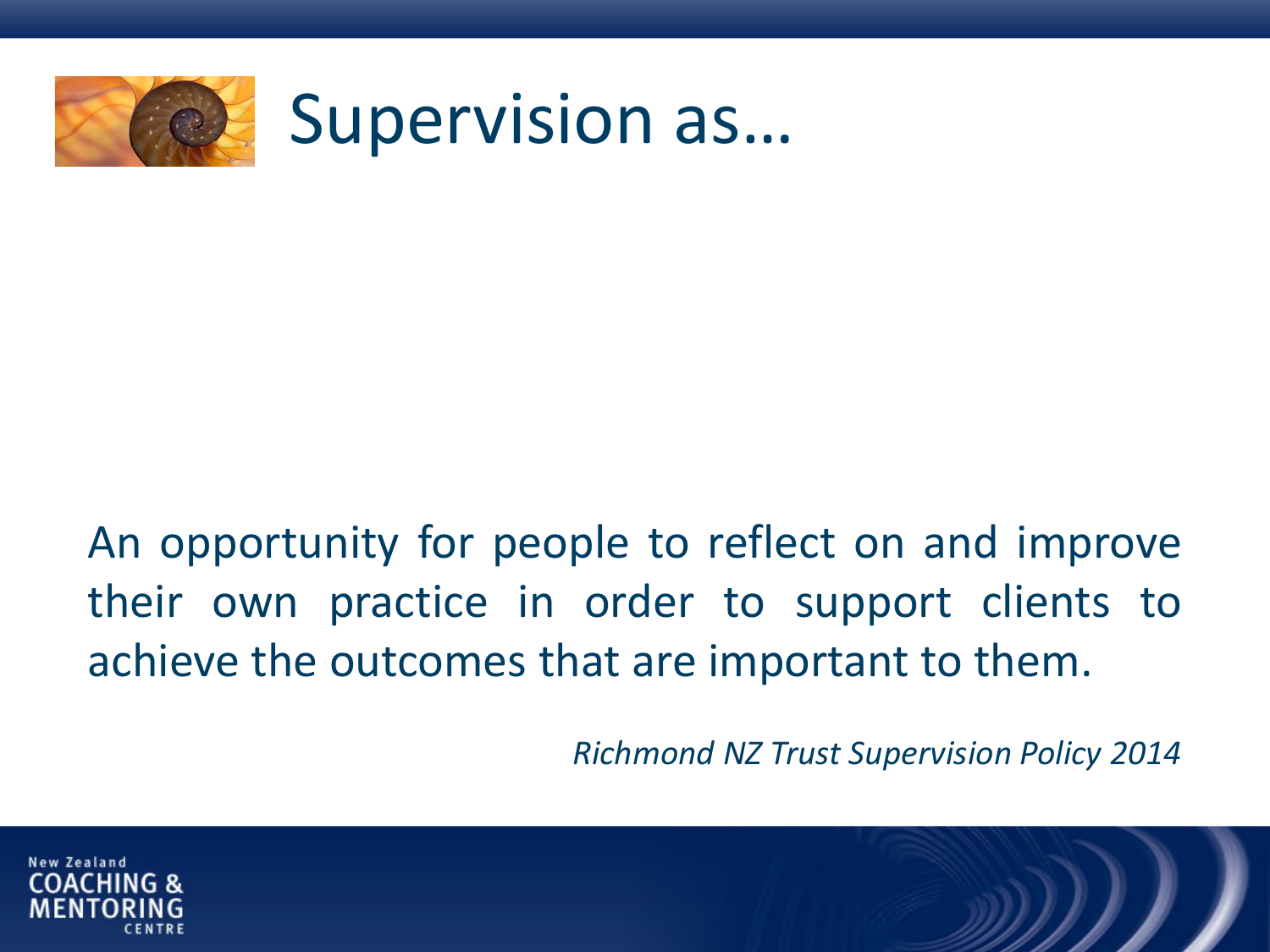

## Supervision

"A co-operative, work oriented relationship that assumes the supervisee possesses the strengths, abilities and resources to resolve problems and achieve goals."

*'Solution Focussed Supervision – the coaxing of expertise.' Thomas 1994*

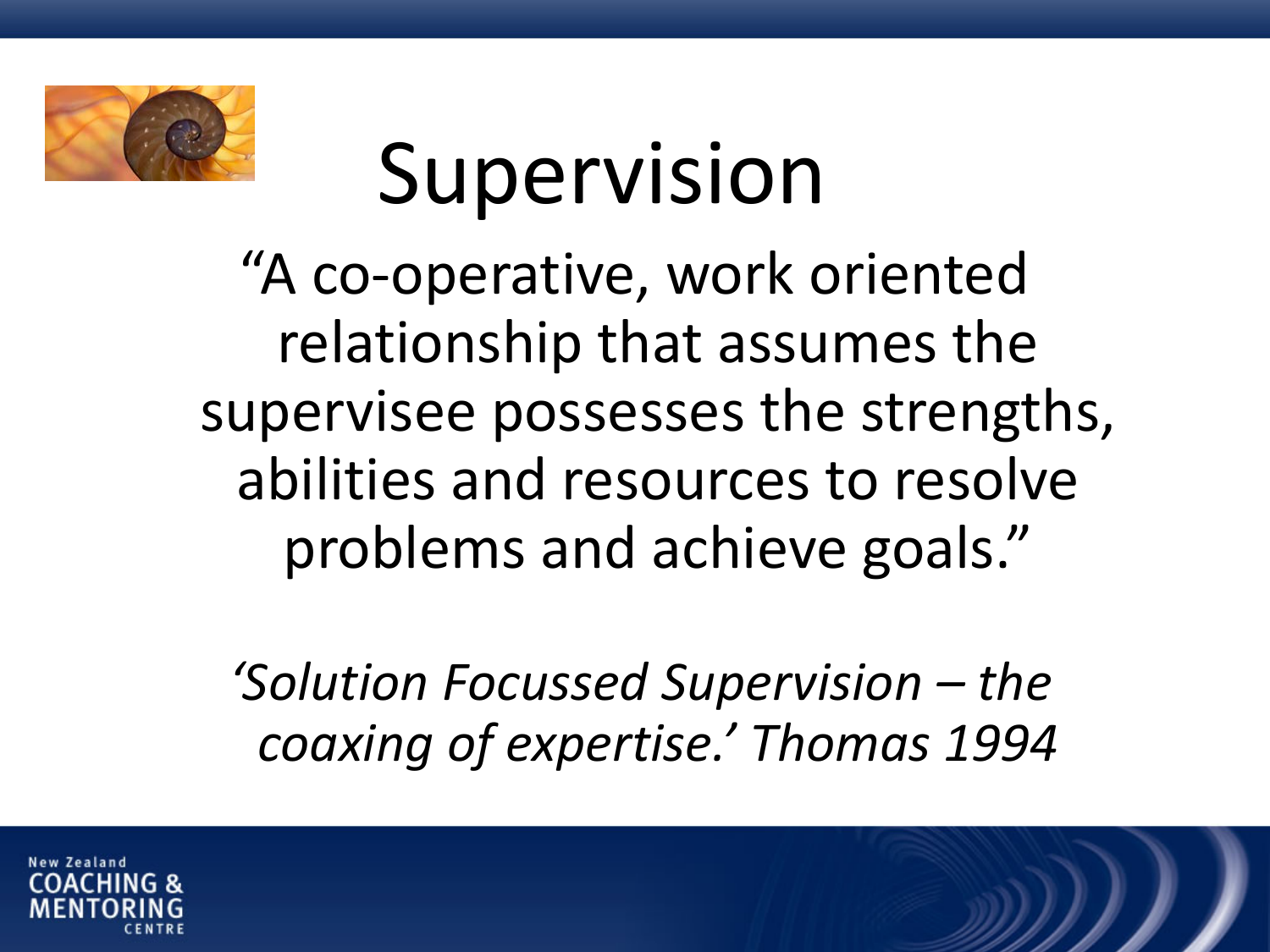## 3 Functions of Supervision

#### **Educative function**

- $\blacksquare$  Development of practice peer support competencies
- Development of practitioner 'inner game'

#### **Accountability function**

- Accountability = to 'account for' choices of interventions
- **Enabling** people to work to the organisation's policies, the peer support competencies or particular practice approaches (outcomes focused practice, Te Whare Tapa Wha…)

#### **Supportive function**

- Supporting peer support workers to sustain themselves in the role
- Making connections between the personal and the professional

Kadushin

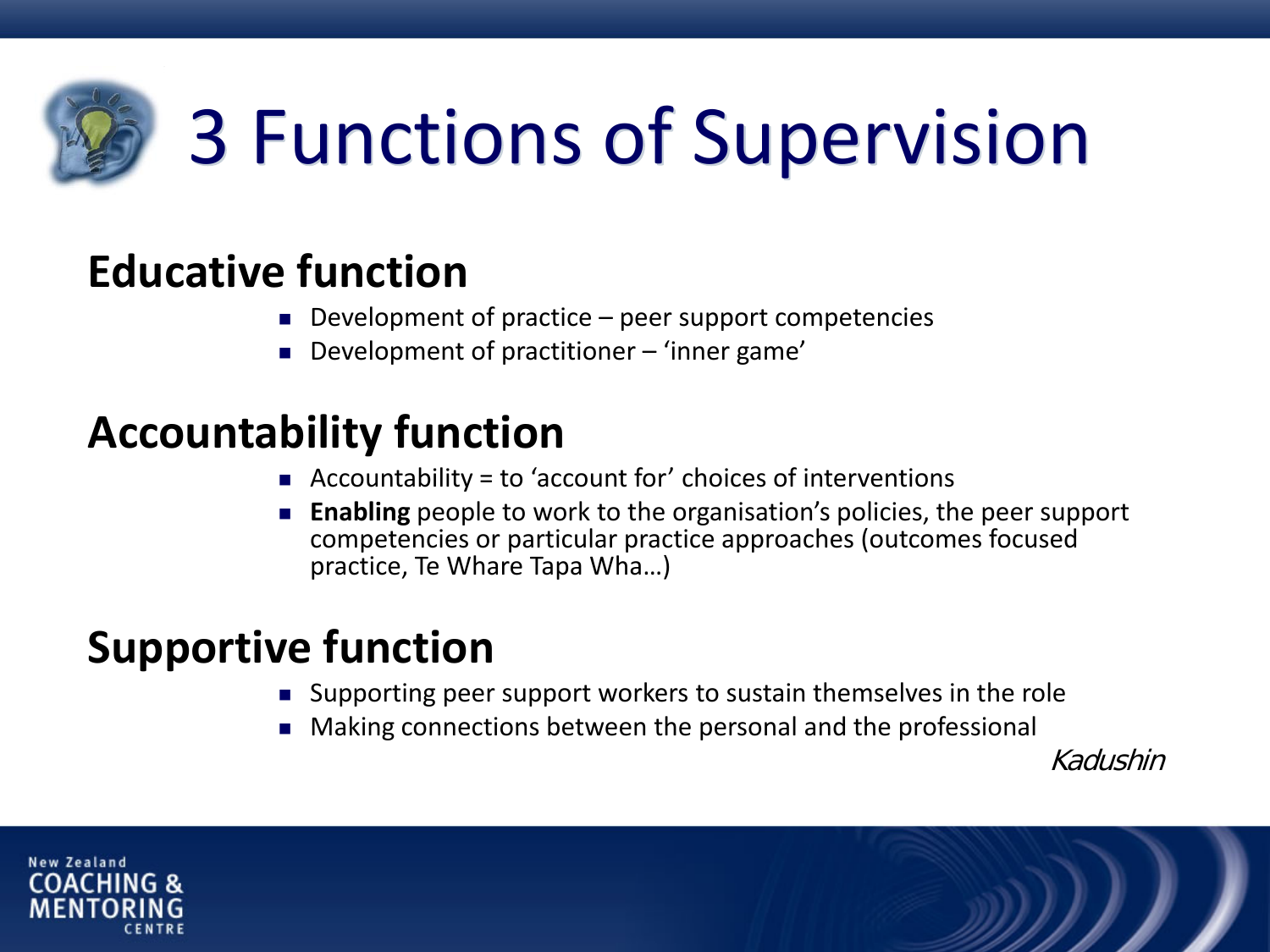

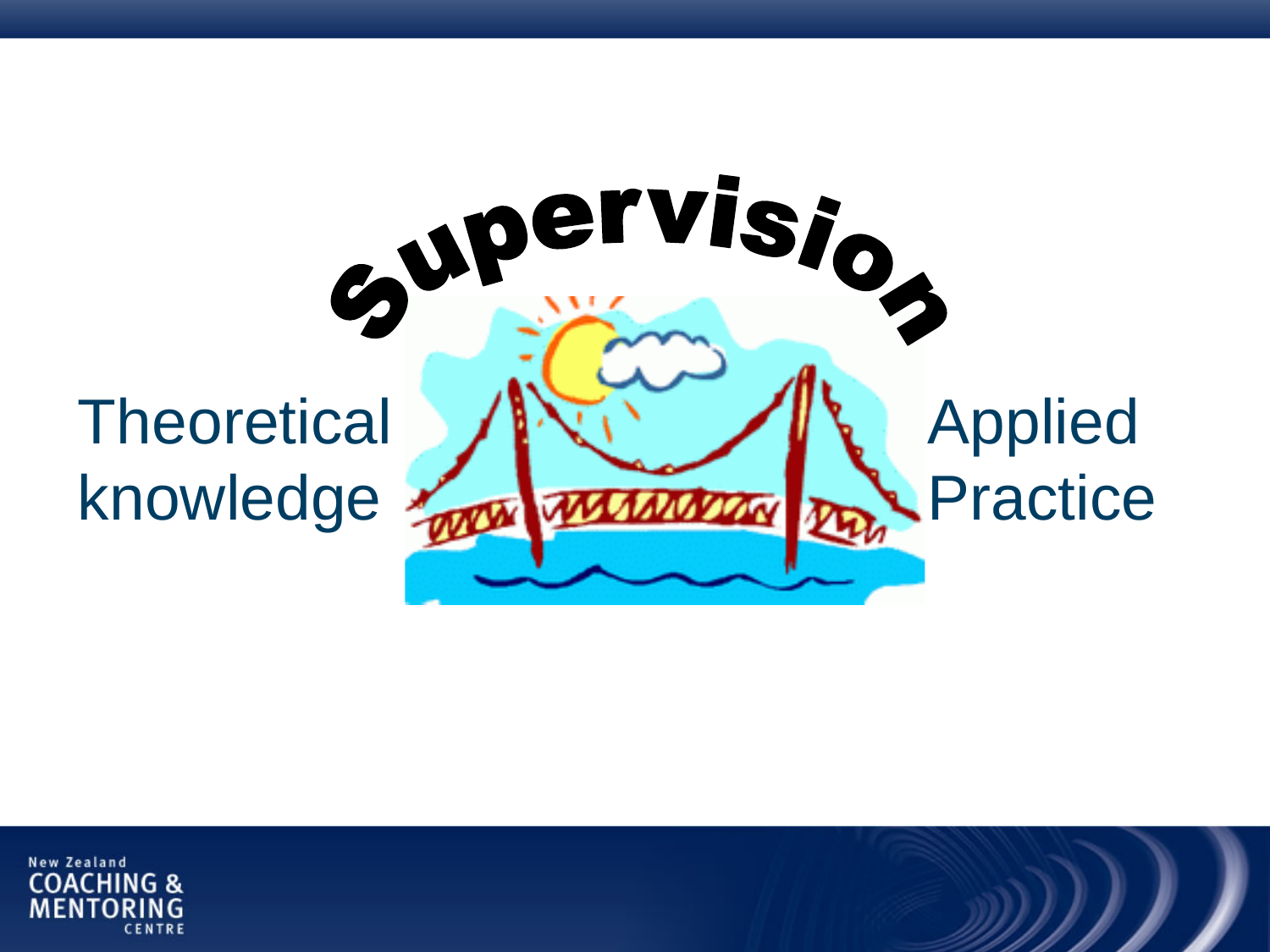### Supervision – what's it for?

- $\Box$  to provide regular opportunities to reflect on your work
- $\Box$  to develop skills and strategies that allow you to be more effective in your role
- to gain insight and understanding about why things turned out the way they did
- $\Box$  to receive feedback on your actions/approach/behaviours
- to be validated and supported as a person and as a practitioner
- to ensure that you are not left to carry, alone, difficulties, problems etc. as a result of the work that you do
- $\Box$  to offload and express personal responses/feelings that arise as a result of your work
- $\Box$  to be proactive rather than reactive
- to manage your self in your role
- $\Box$  to check decisions and choices you have made in the course of your work
- $\Box$  to ensure quality of care for clients.

Adapted from Shohet & Hawkins, Supervision in the Helping Professions

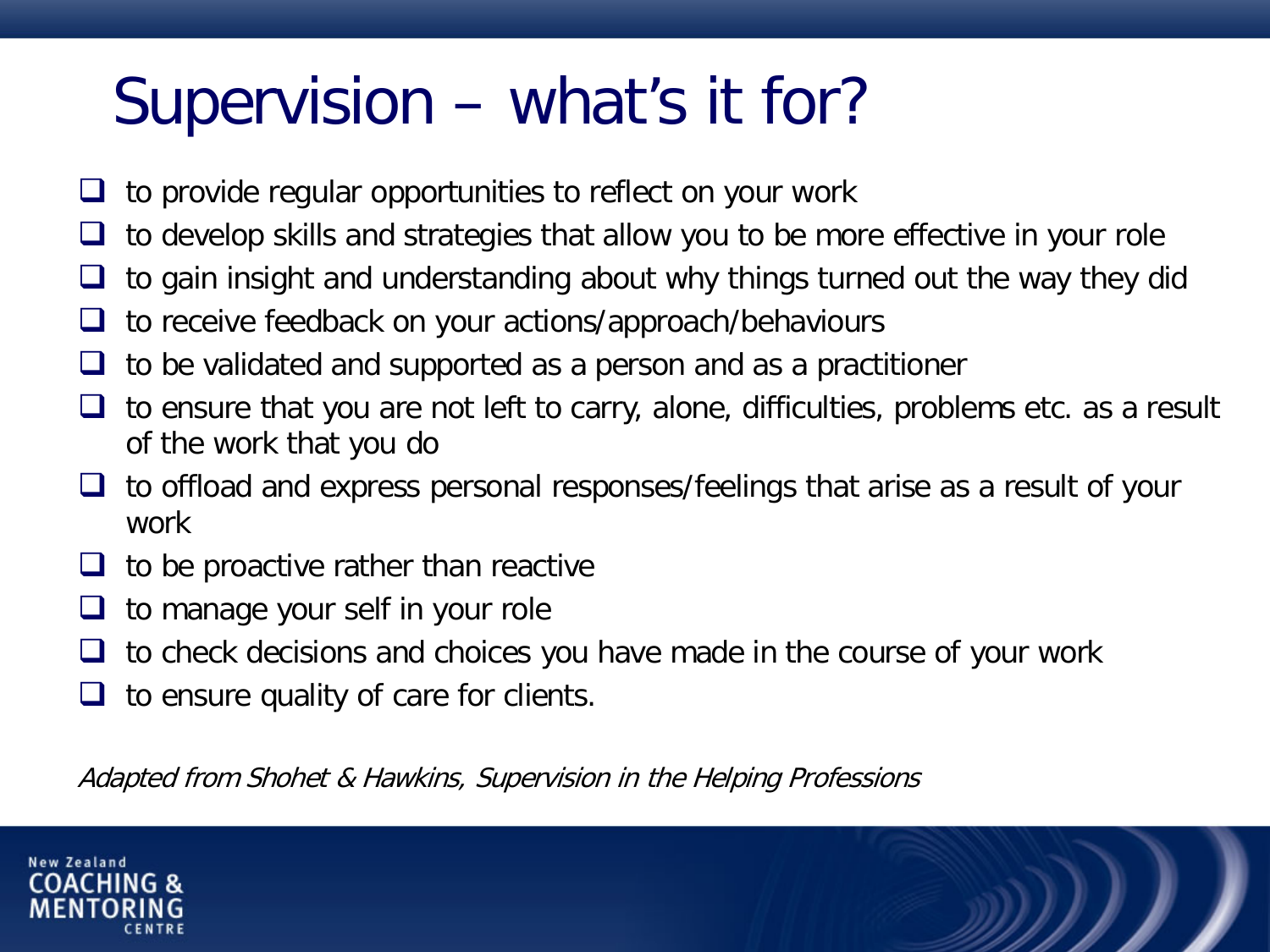

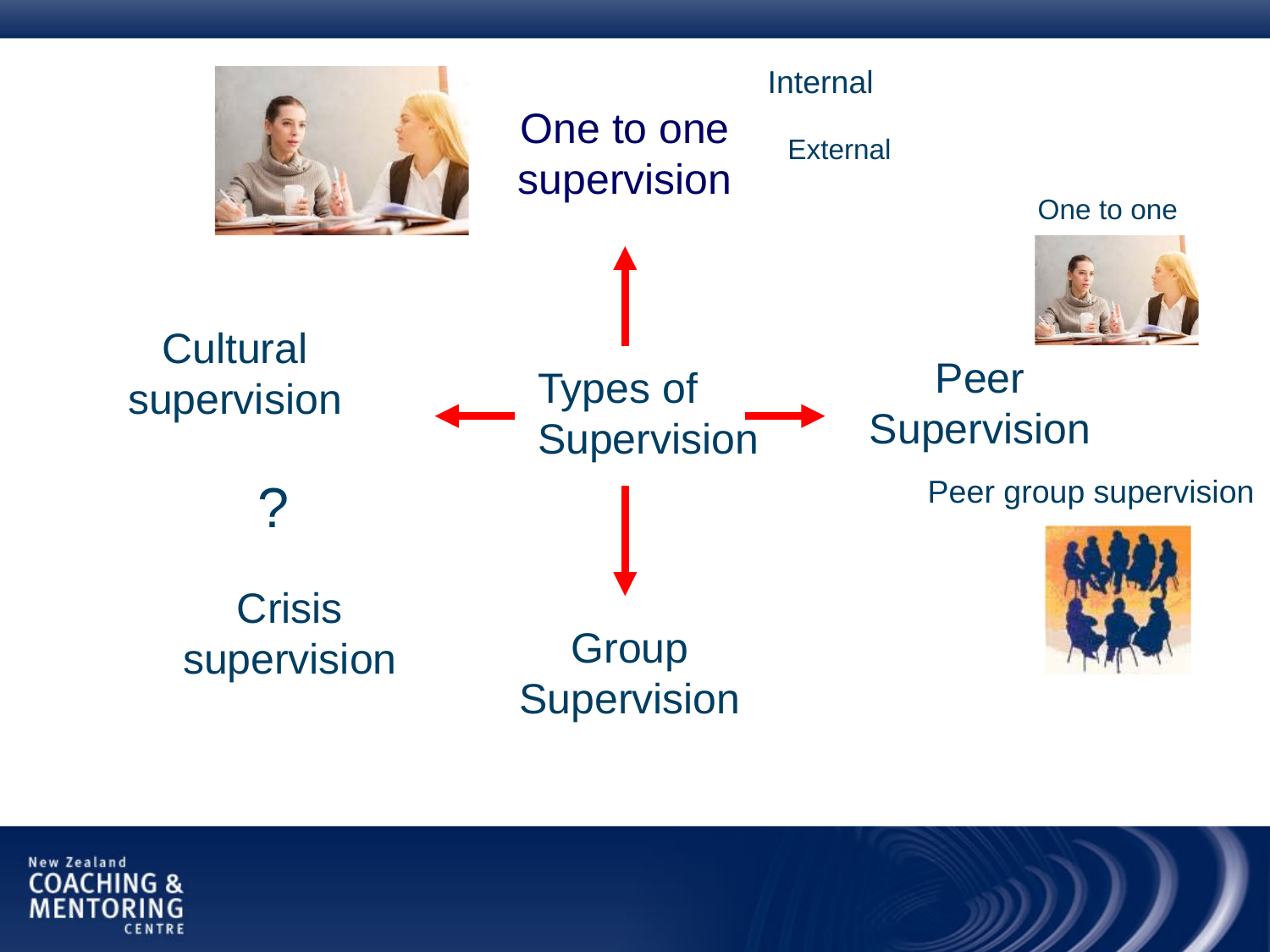### It's all about the purpose

- Mentoring benefit for the individual
- Coaching benefit for the organisation
- Supervision benefit for the client

## **Supervision**



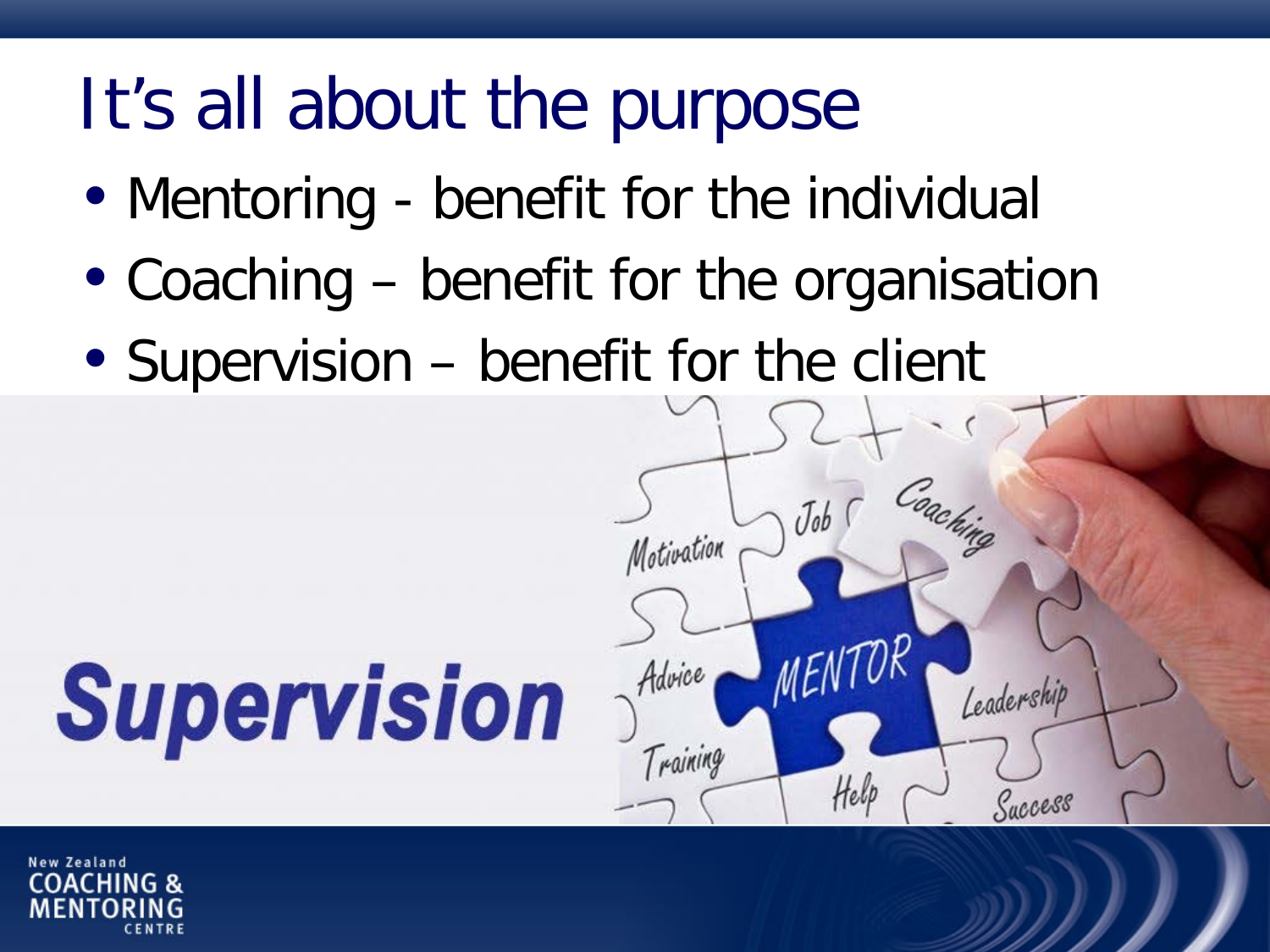### Modes of Supervision

#### **Directive**

**Has the authority Is the expert Advises** 

#### Non directive

**Encourages the supervisee to think for themselves**

**Shares authority with the supervisee (co-operative)**

**Sees the supervisee as capable and resourceful**

**Sees the supervisee as the source of the solution**

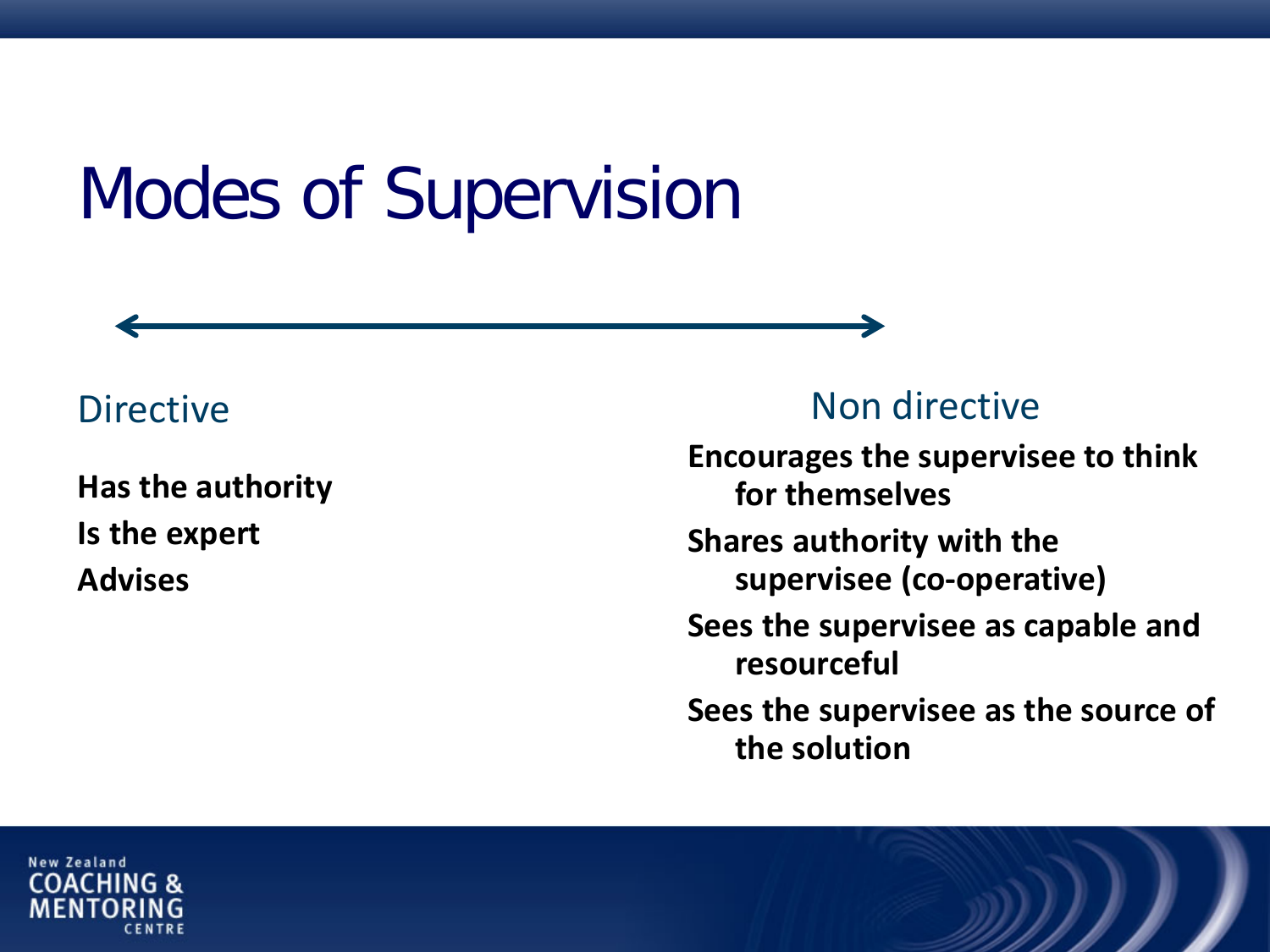

### **What gets in the way of great supervision?**

- What gets in the way of people getting the most out of supervision?
- What hesitations, anxieties do people come to supervision with?

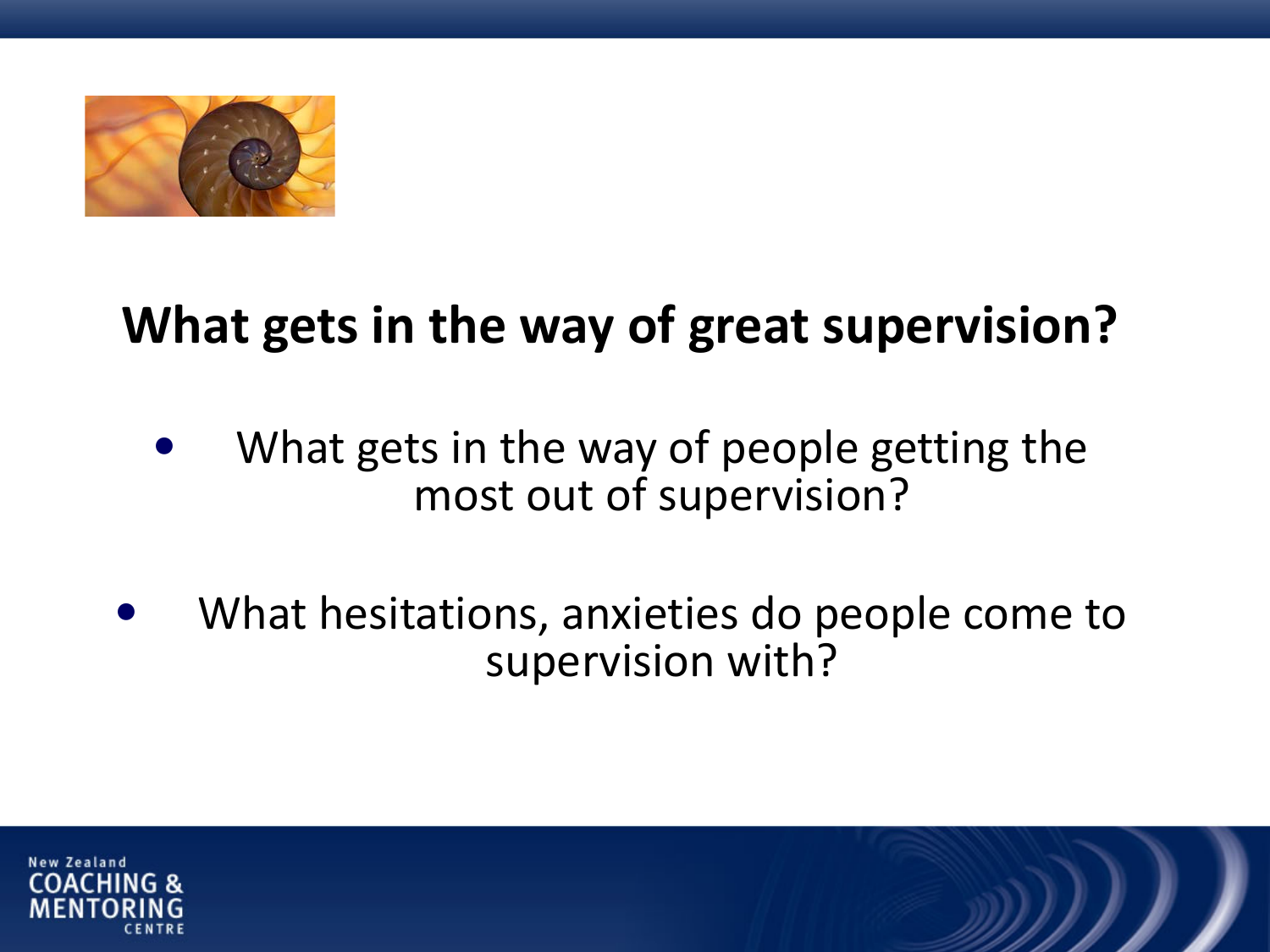People do the best they can with the resources they have.



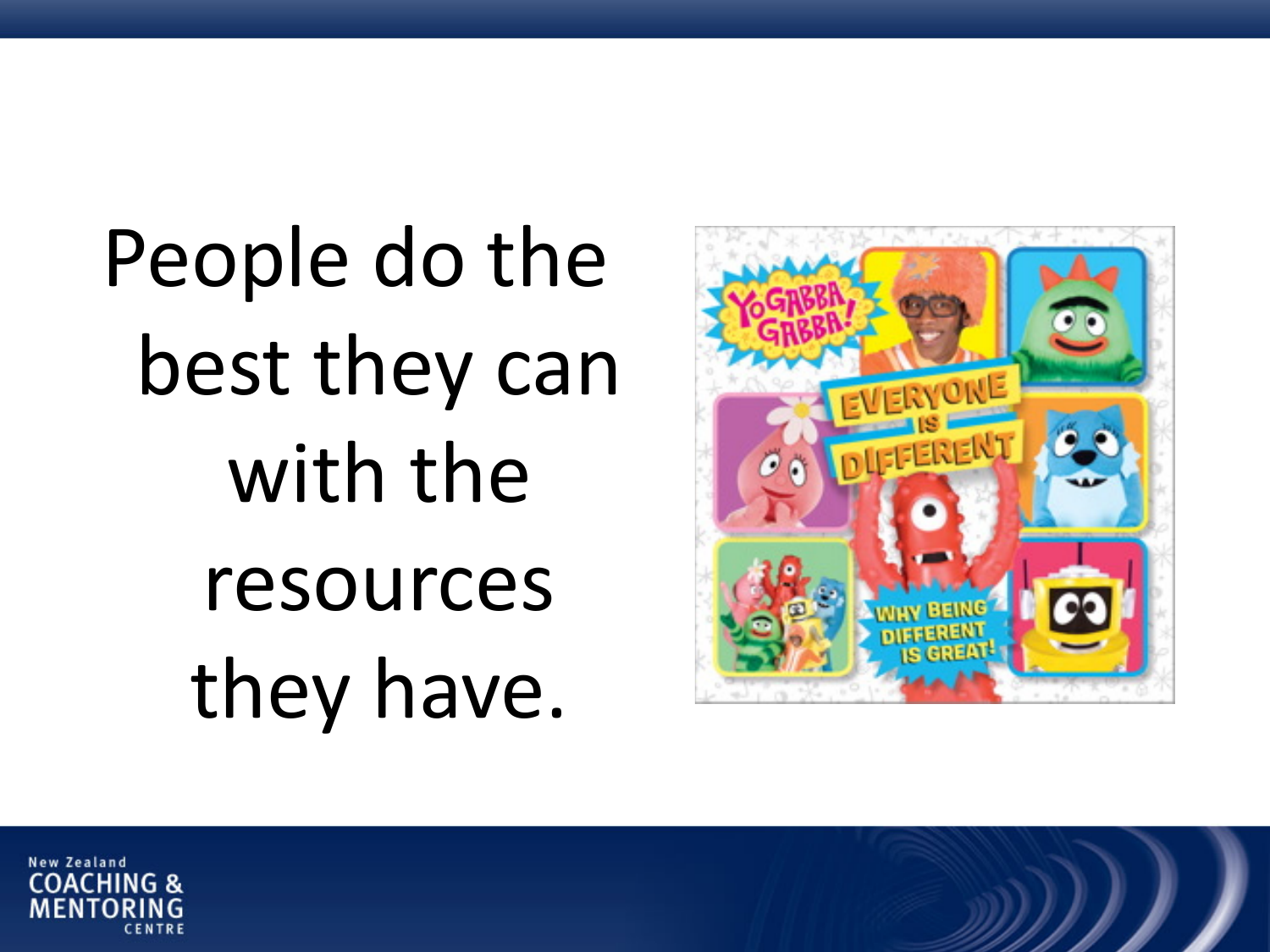## Voluntary Principle

 $\checkmark$  People are self directed  $\checkmark$  Motivated from within



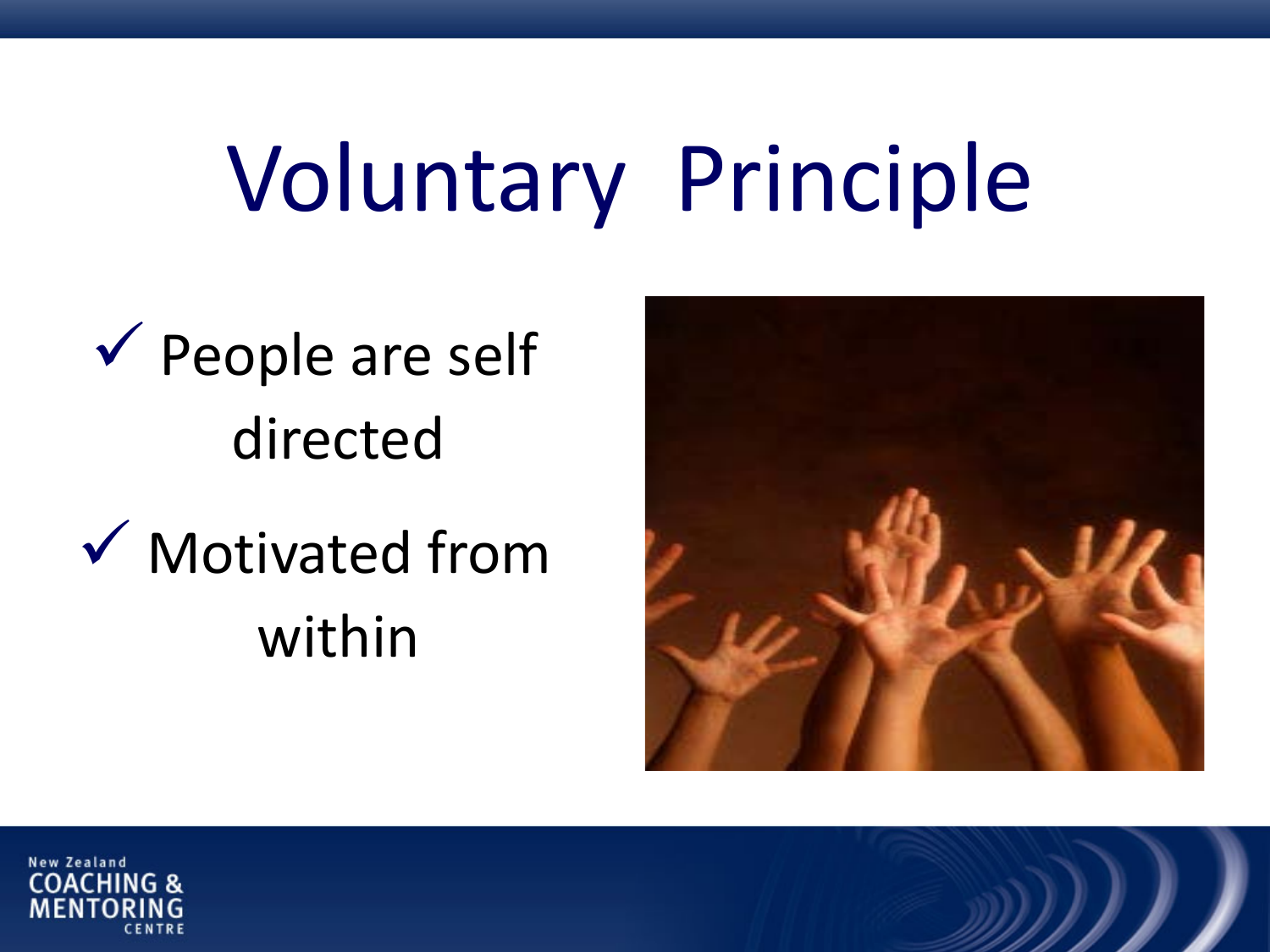

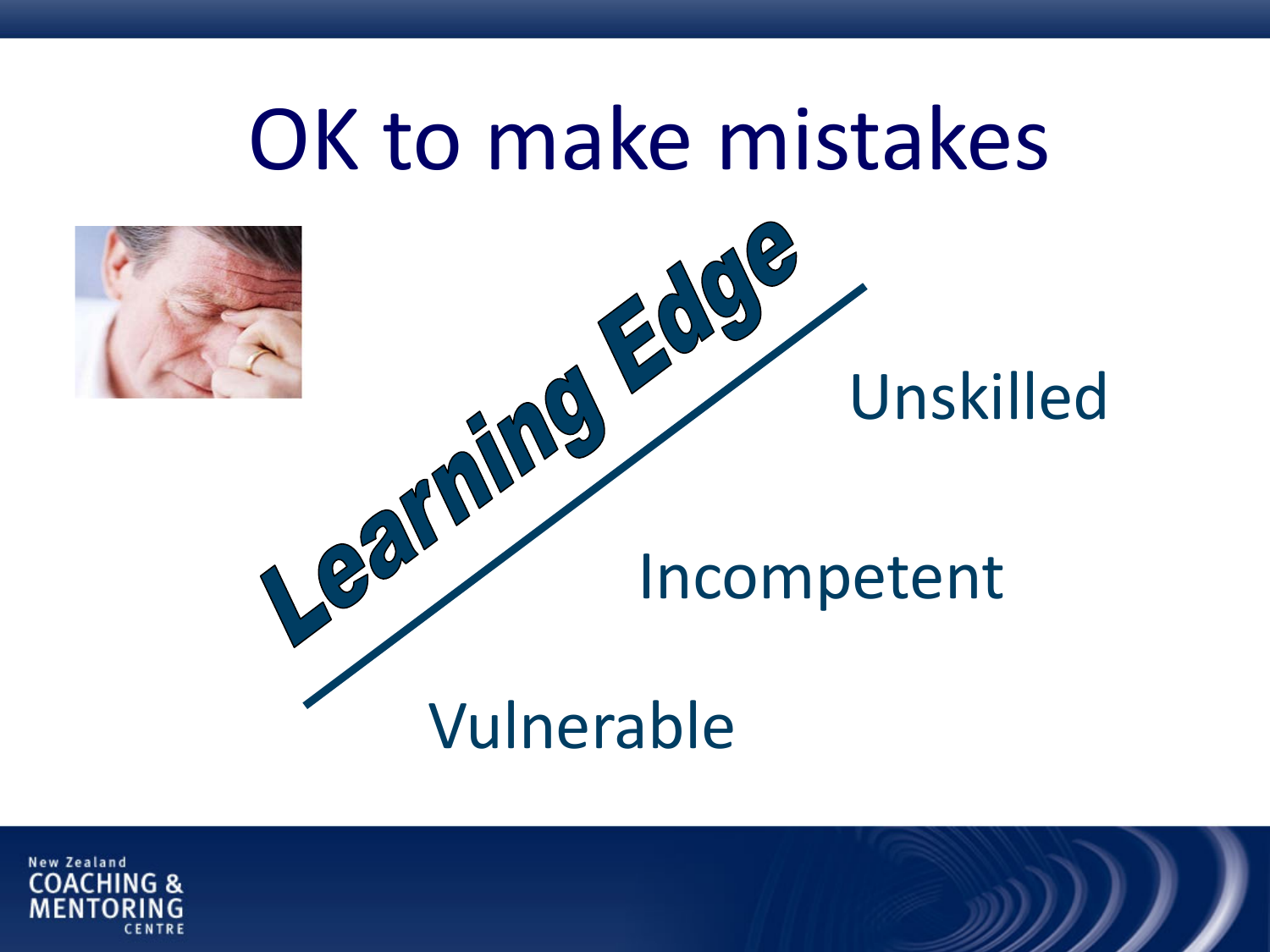

### Supervision in Action 1

- 1. **Supervisee** Tell a story of a recent success –a situation that went unusually well or had a positive outcome or an aspect of your work that is going well. *(2 or 3 minutes uninterrupted)*
- 2. **The group** listens, jots notes and gives positive feedback on either
	- your strengths
	- what they feel contributed to your success
	- what has genuinely impressed them about your approach, interventions or behaviours
	- **a** a positive response to your story

*What I think made that effective was… I liked hearing you say that… What impressed me was… What really stood out for me was…*

#### **Supervisee listens in silence**

3. **Supervisee** Comment on what feedback stood out for you, any new perspectives, insights, learning or anything else to finish the conversation for now.

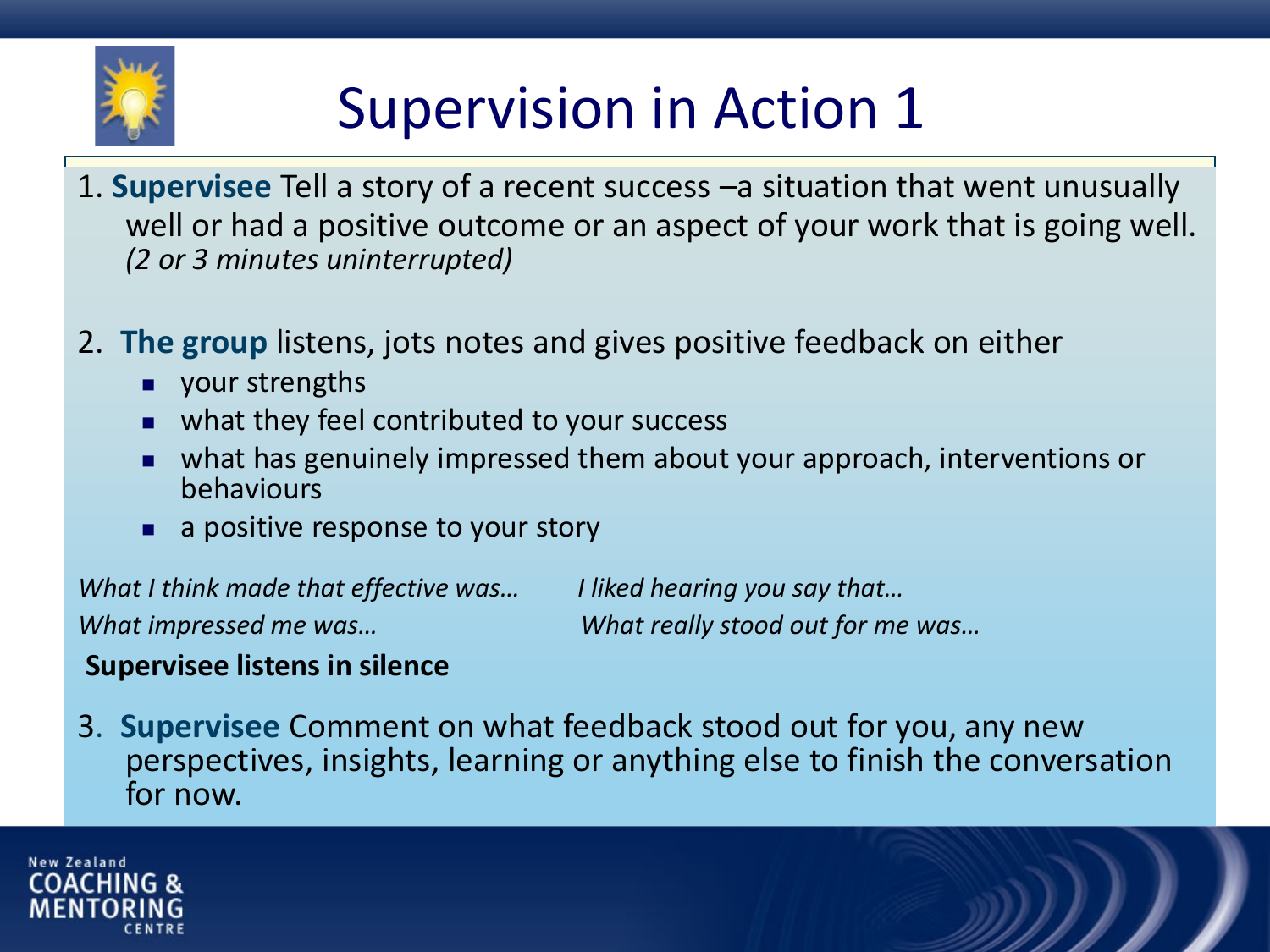The mind is like a parachute.

It works better when it's open.



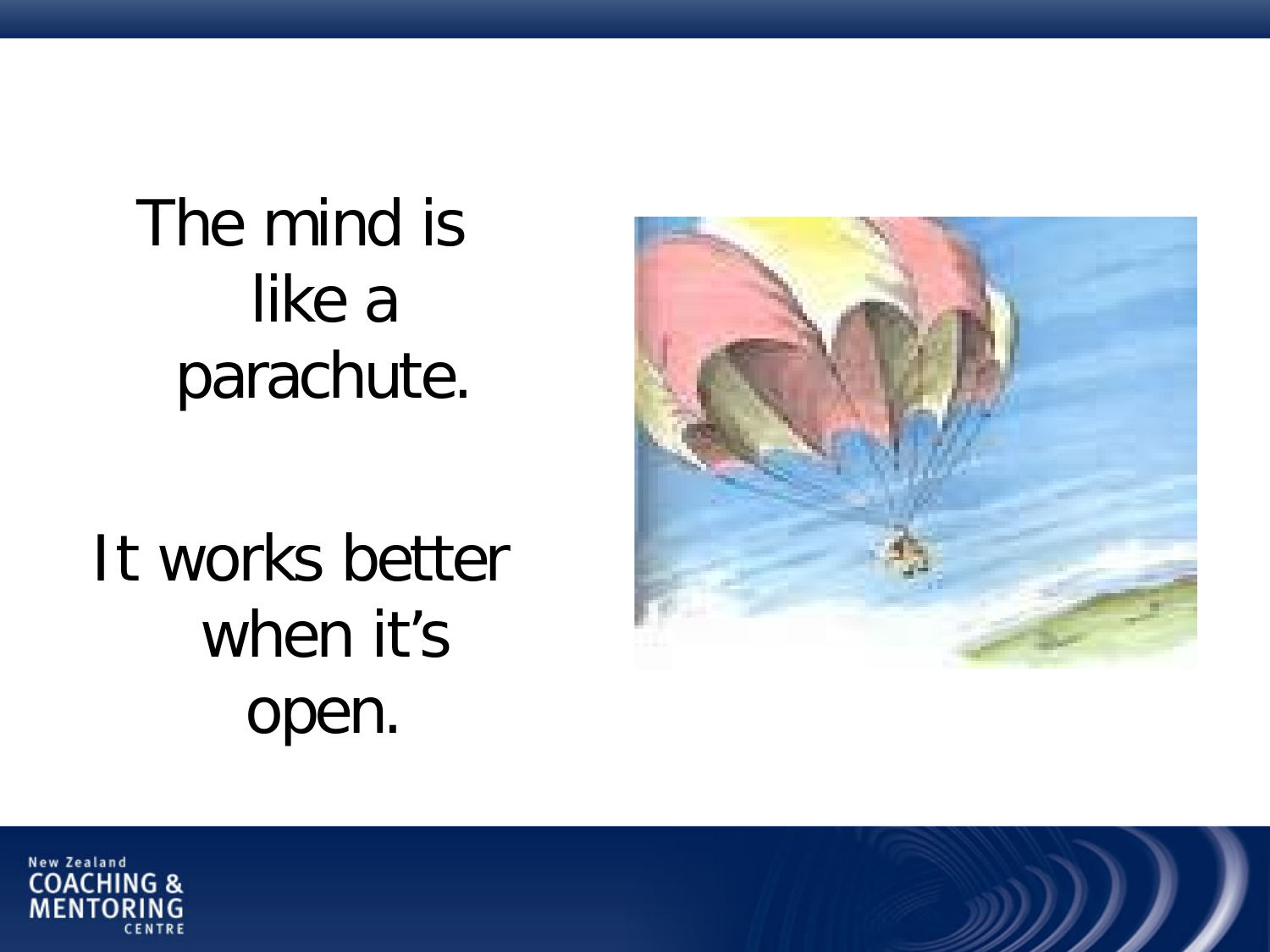

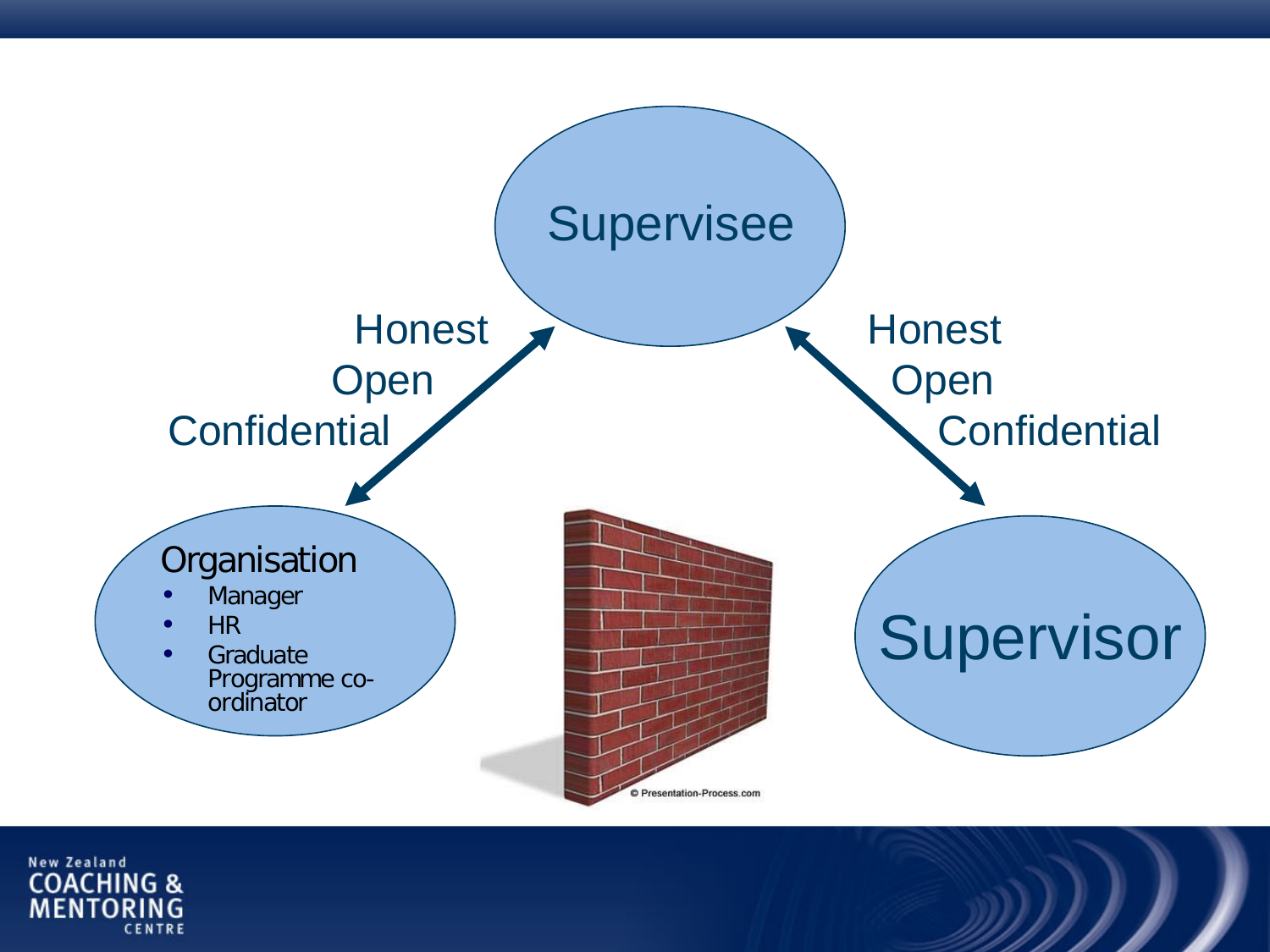

- Is client centred in their focus (focuses supervision conversations around client outcomes)
- Asks questions to support supervisees to analyse and make sense of interventions
- Encourages reflection thinking and talking time
- Listens for positive aspects of practice and things that are going well
- Sees outcomes for staff as important as outcomes for clients e.g feeling valued and respected

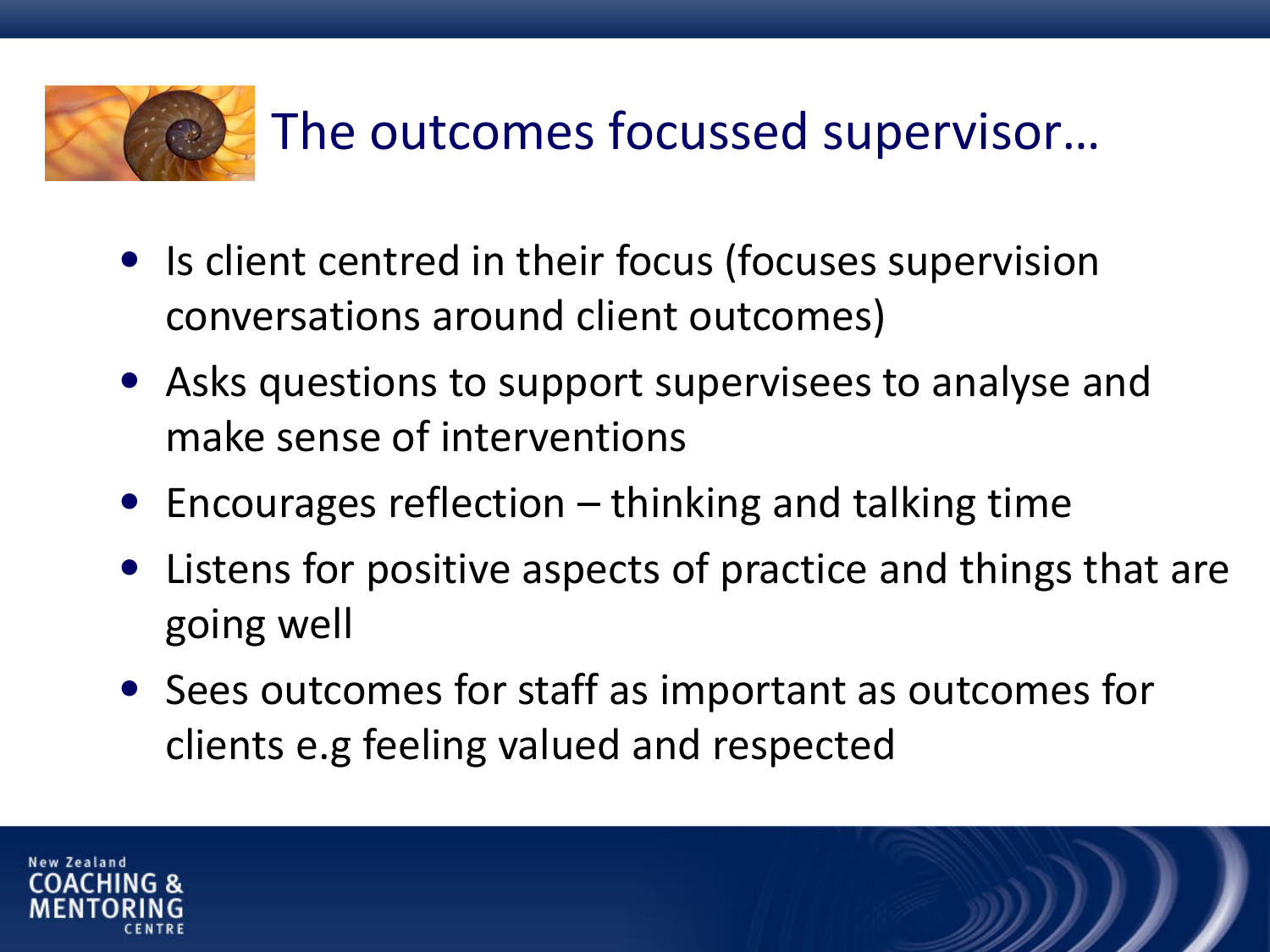### Building the reflective practitioner who…

- Engages with the experience of the client
- Analyses and makes sense of their interventions
- Collaborates with the client to assess strengths, resources, needs and risks
- Helps the client make sense of their experience
- Reviews progress against shared goals
- Is open to learning

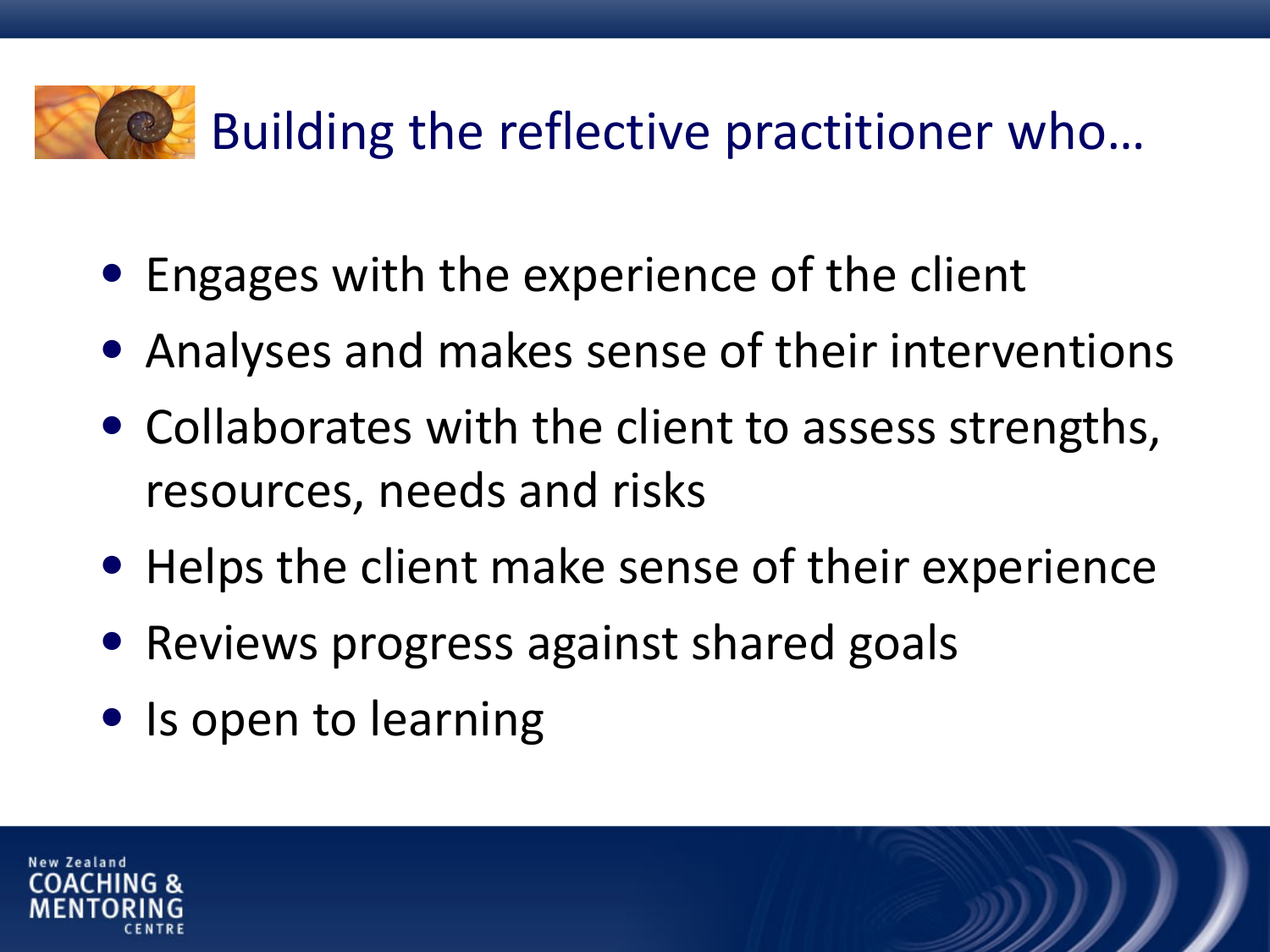# What do you want from me?